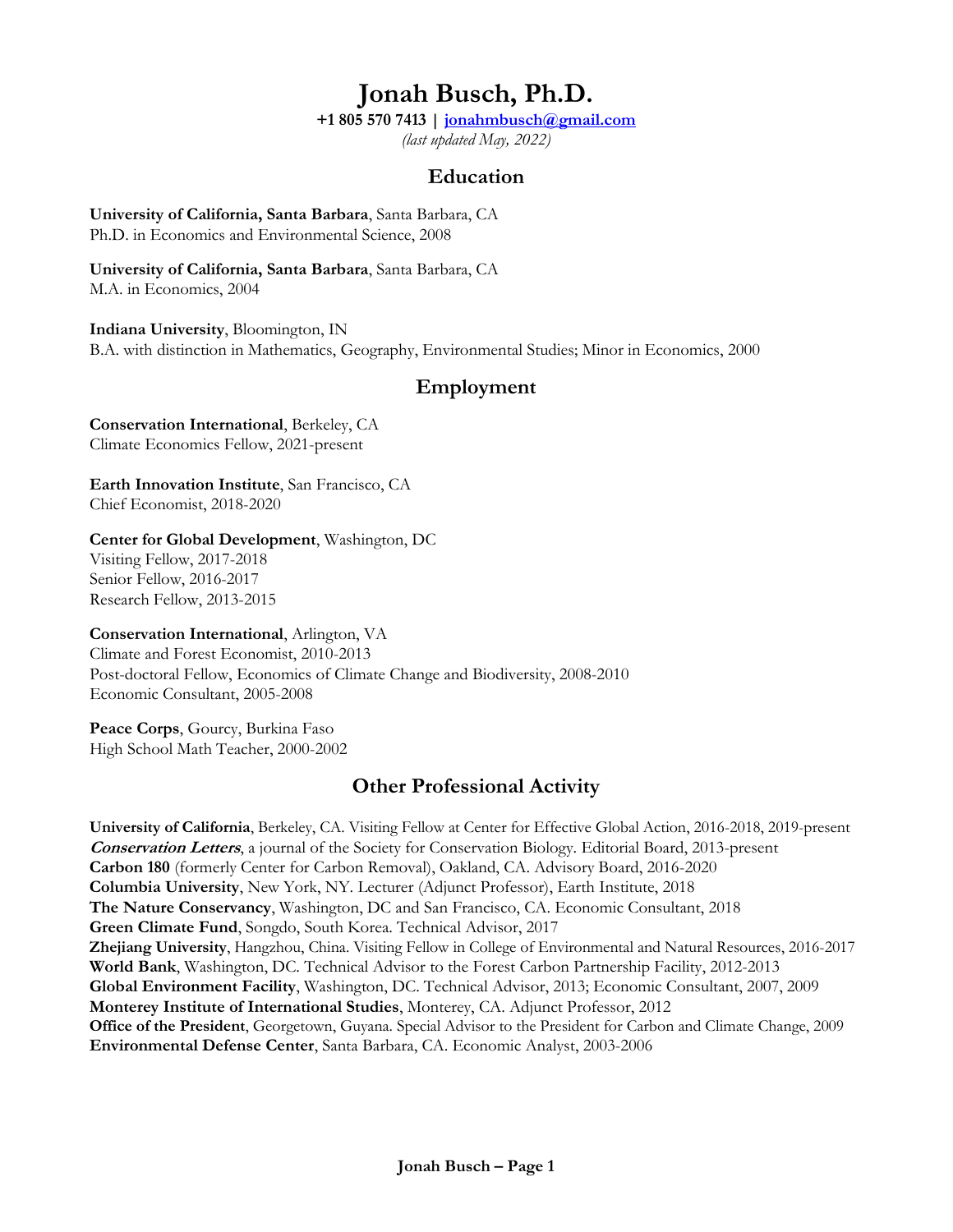## **Publications**

#### **Books**

Seymour, F. and Busch, J. (2016) *Why Forests? Why Now? The Science, Economics, and Politics of Tropical Forests and Climate Change.* Center for Global Development, Washington, DC, 429 pp.

#### **Peer-Reviewed Journal Articles**

- Busch, J. and Ferretti-Gallon, K. (accepted) "What drives deforestation, reforestation, and forest degradation? An updated meta-analysis" *Review of Environmental Economics and Policy*.
- Bernstein, A.S., Ando, A.W., Loch-Temzelides, T., Vale, M.M., Li, B.V., Li, H., Busch, J., Chapman, C.A., Kinnaird, M., Nowak, K., Castro, M.C., Zambrana-Torrelio, C., Ahumada, J.A., Xiao, L., Roehrdanz, P., Kaufman, L., Hannah, L., Daszak, P., Pimm, S.L., Dobson, A.P. (2022). The costs and benefits of primary prevention of zoonotic pandemics. *Science Advances*, 8(eabl4183):1-13.
- Busch, J., Amarjargal, O., Taheripour, F., Austin, K.G., Siregar, R.N., Koenig, K., Hertel, T.W. (2022). Effects of demand-side restrictions on high-deforestation palm oil in Europe on deforestation and emissions in Indonesia. *Environmental Research Letters*, doi: 10.1088/1748-9326/ac435e
- Roe, S., Streck, C., Beach, R., Busch, J., Chapman, M., Daioglou, V., Deppermann, A., Doelman, J., Emmet-Booth, J., Engelmann, J., Fricko, O., Frischman, C., Funk, J., Grassi, G., Griscom, B., Havlik, P., Hanssen, S., Humpenöder, F., Landholm, D., Lomax, G., Lehmann, J., Mesnildrey, L., Nabuurs, G.-J., Popp, A., Rivard, C., Sanderman, J., Sohngen, B., Smith, P., Stehfest, E., Woolf, D., Lawrence, D. (2021) Land-based measures to mitigate climate change: potential and feasibility by country. *Global Change Biology*, doi: 10.1111/gcb.15873
- Busch, J., Ring, I., Akullo, M., Amarjargal, O., Borie, M., Cassola, R.S., Cruz-Trinidad, A., Droste, N. Haryanto, J.T., Kasymov, U., Kotenko, N.V., Lhkagvadorj, A., Lima De Paulo, F.L., May, P.H., Mukherjee, A., Mumbunan, S., Santos, R., Tacconi, L., Verde Selva, G., Verma, M., Wang, X., Yu, L., Zhou, K. (2021). "A global review of ecological fiscal transfers." *Nature Sustainability*, 4:756-765.
- Shah, P., Baylis, K., Busch, J., Engelmann, J. (2021). "What determines the effectiveness of national protected area systems?" *Environmental Research Letters*, doi.org/10.1088/1748-9326/ac05ed
- Dobson, A.P., Pimm, S., Hannah, L., Kaufman, L., Ahumada, J.A., Ando, A.W., Bernstein, A., Busch, J., Daszak, P., Engelmann, J., Kinnaird, M., Li, B., Loch-Temzelides, T., Lovejoy, T., Nowak, K., Roehrdanz, P., Vale, M.M. (2020). "Ecology and economics for pandemic prevention." *Science*, 369(6502):379-381.
- Busch, J., Kapur, A., Mukherjee, A. (2020). "Did India's ecological fiscal transfers incentivize state governments to increase their forestry budgets?" *Environmental Research Communications*, doi.org/10.1088/2515-7620/ab817c
- Yang, B., Qin, S., Xu, W., Busch, J., Yang, X., Gu, X., Yang, Z., Wang, B., Dai, Q., Xu, Y. (2020). "Gap Analysis of Giant Panda Conservation as an Example for Planning China's National Park System" *Current Biology*, 30:1-5.
- Griscom, B., Busch, J., Cook-Patton, S., Ellis, P., Funk, J., Leavitt, S., Lomax, G., Turner, W., Chapman, M., Engelmann, J., Gurwick, N., Landis, E., Lawrence, D., Malhi, Y., Schindler Murray, L., Navarrete, D., Roe, S., Scull, S., Smith, P., Streck, C., Walker, W., Worthington, T. (2020). "National mitigation potential from natural climate solutions in the tropics." *Philosophical Transactions of the Royal Society B*, 375:20190126.
- Busch, J., Amarjargal, O. (2020). "Authority of second-tier governments to reduce deforestation in 30 tropical countries." *Frontiers in Forests and Global Change,* 3:1*.* doi: 10.3389/ffgc.2020.00001.
- Bauhoff, S., Busch, J. (2020). Does deforestation increase malaria prevalence? Evidence from satellite data and health surveys. *World Development,* 127:104734.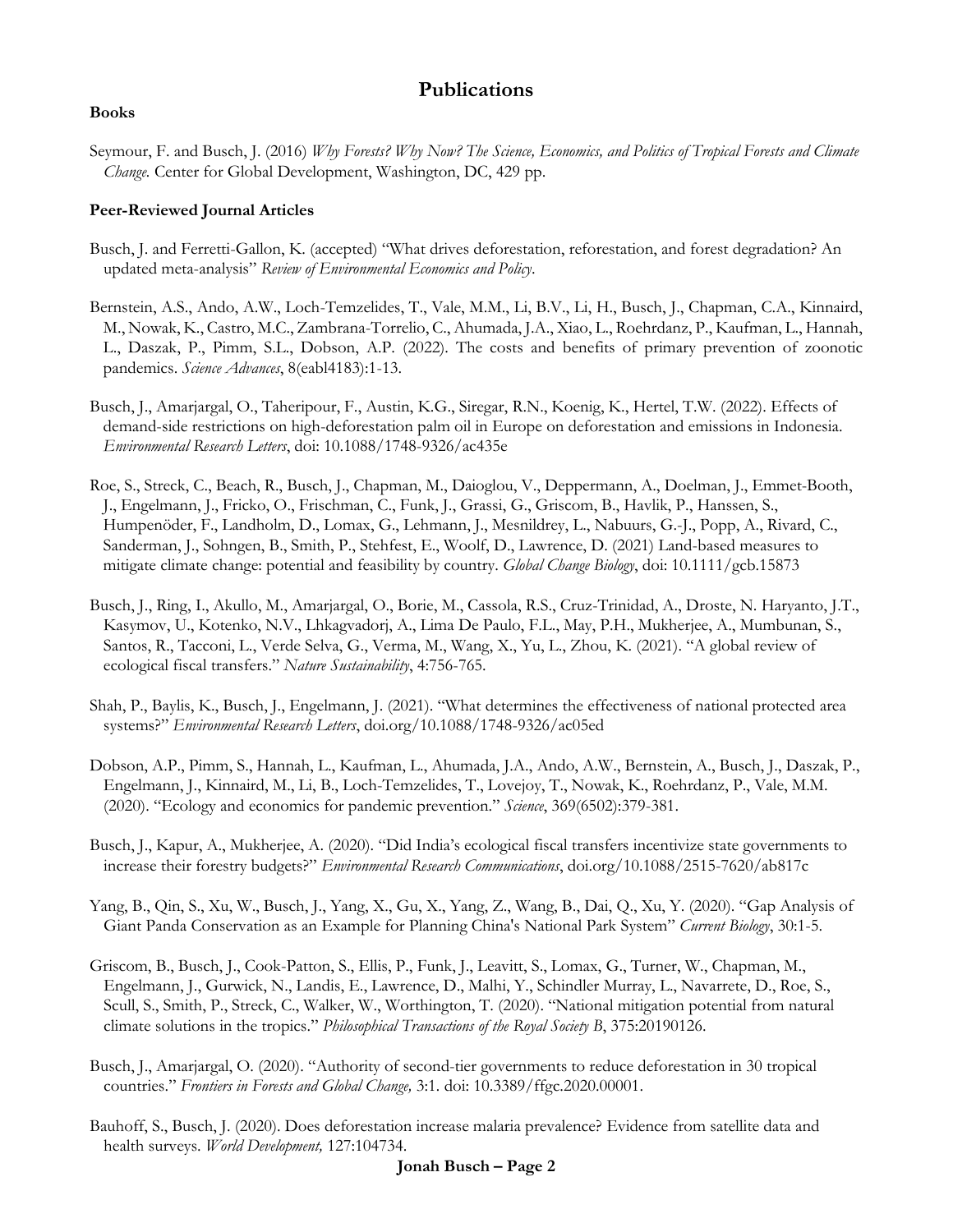- Busch, J., Engelmann, J., Cook-Patton, S., Griscom, B., Kroeger, T., Possingham, H., Shyamsundar, P. (2019). "Low-cost opportunities for carbon dioxide removal through tropical reforestation" *Nature Climate Change*, 9:463- 466.
- Funk, J.M., Aguilar-Amuchastegui, N., Baldwin-Cantello, W., Busch, J., Chuvasov, E., Evans, T., Griffin, B., Harris, N., Napolitano Ferreira, M., Petersen, K., Phillips, O., Soares, M.G., van der Hoff, R.J.A. (2019). "Securing the climate benefits of stable forests." *Climate Policy.* 7:845-860.
- Game, E.T., Tallis, H., Olander, L., Alexander, S.M., Busch, J., Cartwright, N., Kalies, E.L., Masuda, Y.J., Mupepele, A-C, Qiu, J., Rooney, A., Sills, E., Sutherland, W.J. (2018). "Cross-discipline evidence principles for sustainability policy." *Nature Sustainability*, 1:452-454.
- Busch, J. (2018). "Monitoring and evaluating the payment-for-performance premise of REDD+: the case of India's ecological fiscal transfers." *Ecosystem Health and Sustainability.* 4(7):169-175.
- Busch, J. and Engelmann, J. (2017). "Cost-effectiveness of reducing emissions from tropical deforestation, 2016- 2050." *Environmental Research Letters.* 13(1):015001.
- Busch, J. and Mukherjee, A. (2017). "Encouraging state governments to protect and restore forest using ecological fiscal transfers: India's tax revenue distribution reform." *Conservation Letters.* 11(2):e12416.
- Alisjahbana, A. and Busch, J. (2017). "Survey of recent developments: Forestry, fires, and climate change in Indonesia." *Bulletin of Indonesian Economic Studies.* 53(2):111-136.
- Busch, J. and Ferretti-Gallon, K. (2017) "What drives deforestation and what stops it? A meta-analysis" *Review of Environmental Economics and Policy*, 11(1):3-23.
- Goetz, S.J., Hansen, M., Houghton, R.A., Walker, W., Laporte, N., Busch, J. (2015) "Measurement and monitoring needs, capabilities and potential for addressing reduced emissions from deforestation and forest degradation under REDD+" *Environmental Research Letters* 10:123001.
- Pelletier, J., Busch, J., Potvin, C (2015) "Addressing uncertainty upstream or downstream of accounting for emissions reductions from deforestation and forest degradation" *Climatic Change*, 130(4):635-648.
- Busch, J., Ferretti-Gallon, K., Engelmann, J., Wright, T., Austin, K., Stolle, F., Turubanova, S., Potapov, P., Margono, B., Hansen, M., Baccini, A. (2015) "Reductions in emissions from deforestation from Indonesia's moratorium on new oil palm, timber, and logging concessions" *Proceedings of the National Academy of Sciences of the United States of America.* 112(5):1328-1333.
- Yang, B., Busch., J., Zhang, L., Ran, J., Gu, X., Zhang, W., Du, B., Xu, Y., Mittermeier, R.A. (2014) "China's collective forest tenure reform and the future of the giant panda." *Conservation Letters*. 8(4):251-261.
- Andersen, L., Busch, J., Curran, C., Ledezma, J.C., Mayorga, J., Ruiz, P. (2014) "Environmental and socio-economic consequences of forest carbon payments in Bolivia: Results of the OSIRIS-Bolivia model." *Latin American Journal of Economic Development* 22:7-48.
- Busch, J. (2013) "Supplementing REDD+ with biodiversity payments: The paradox of paying for multiple ecosystem services." *Land Economics* 89(4):655-675.
- Busch, J. and Grantham, H. (2013) "Parks vs. payments: reconciling divergent strategies for addressing biodiversity loss and climate change from tropical deforestation." *Environmental Research Letters* 8:034028*.*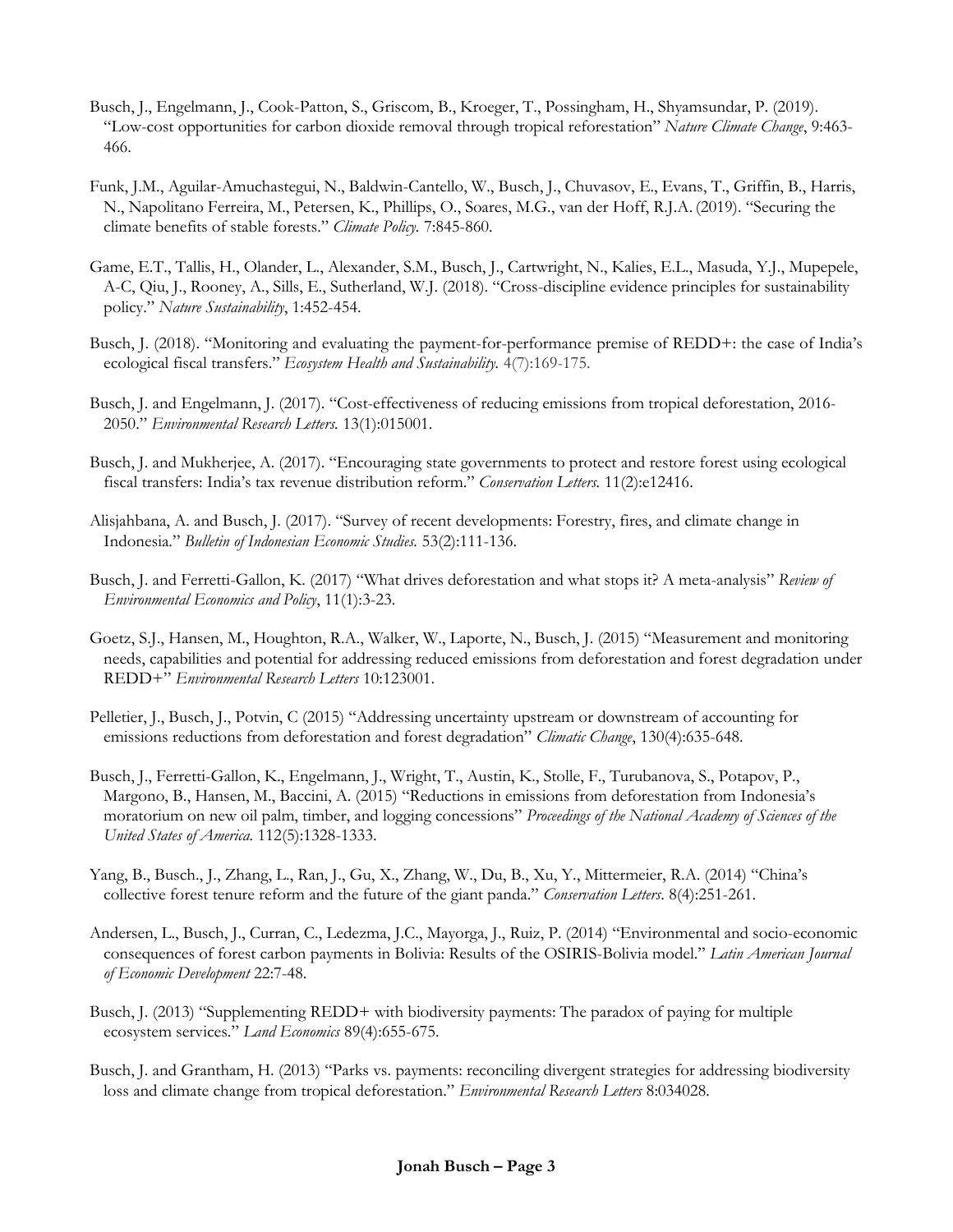- Yang, B., Busch, J., Zhang, L., Ran, J., Gu, X., Zhang, W., Du, B., Mittermeier, R. (2013) "Eco-compensation for giant panda habitat."*Science* 339:521. (letter)
- Busch, J., Ahumada, J., de Koning, F., Harvey, C.A., Hewson, J., Hole, D., Honzak, M., Panfil, S.N., Pidgeon, E., Portela, R., Steininger, M., Tabor, K., Turner, W.R. (2013) "Research spotlight: Designing nature-based mitigation to promote multiple benefits." *Carbon Management* 4(2):129-133.
- Busch, J., Lubowski, R., Godoy, F., Steininger, M., Yusuf, A., Austin, K., Hewson, J., Juhn, D., Farid, M. and Boltz, F. (2012). "Structuring economic incentives to reduce emissions from deforestation within Indonesia." *Proceedings of the National Academy of Sciences of the United States of America* 109(4):1062-1067.
- Busch, J., Dave, R., Hannah, L., Cameron, A., Rasolohery, A., Roehrdanz, P. and Schatz., G. (2012). "Climate change and the cost of conserving species in Madagascar." *Conservation Biology* 24(3):408-419.
- Busch, J., Godoy, F., Turner, W. and Harvey, C. (2011). "Biodiversity co-benefits of reducing emissions from deforestation under alternative reference levels and levels of finance." *Conservation Letters* 4(2)101-115.
- Cattaneo, A., Lubowski, R., Busch, J., Creed, A., Strassburg, B., Boltz, F. and Ashton, R. (2010). "On international equity in reducing emissions from deforestation." *Environmental Science and Policy* 13(8):742-753.
- Busch, J., Strassburg, B., Cattaneo, A., Lubowski, R., Bruner, A., Rice, R., Creed, A., Ashton, R. and Boltz, F. (2009). "Comparing climate and cost impacts of reference levels for reducing emissions from deforestation." *Environmental Research Letters* 4:044006.
- Busch, J. (2009). "Surfer and beachgoer responsiveness to coastal water quality warnings." *Coastal Management*  37:529-549.
- Busch, J. and Cullen, R. (2009). "Effectiveness and cost-effectiveness of yellow-eyed penguin recovery." *Ecological Economics* 68(3):762-776.
- Busch, J. (2008). "Gains from configuration: The transboundary protected area as a conservation tool." *Ecological Economics* 67(3):394-404.
- da Fonseca, G.A.B., Rodriguez, C.M., Midgley, G., Busch, J., Hannah, L. and Mittermeier, R.A. (2007). "No forest left behind." *PLoS Biology* 5(8):1645-1646.

#### **Working Papers and Policy Reports**

- Ring, I., Busch, J. (2021). "Ecological Fiscal Transfers." In: Haddad, B., Solomon, B. (Eds.) Dictionary of Ecological Economics.
- Busch, J. (2021) "India's Ecological Fiscal Transfers as a Test Case of Performance-Based Payments." In: Heine, D., Batmanian, G., Hayde, E. (Eds.) Designing Fiscal Mechanisms for Sustainable Forests. World Bank, Washington, DC. 330 pp. (box text)
- Vale, M.M., Marquet, P.A., Corcoran, D., Scaramuzza, C.A.M., Hannah, L., Busch, J., Maass, A., Roehrdanz, P.R., Velasco-Hernandez, J.X. (2021). Could a future pandemic come from the Amazon? White Paper. Conservation International, Arlington, VA.
- Busch, J., Kapur, A., Mukherjee, A. (2019) "Are Indian States Increasing Their Forestry Budgets as an Investment in Future Revenue from Ecological Fiscal Transfers?" Earth Innovation Institute, San Francisco, CA.
- Bauhoff, S., Busch, J. (2018) "Does Deforestation Increase Malaria Prevalence? Evidence from Satellite Data and Health Surveys." Working Paper #480, Center for Global Development, Washington, DC.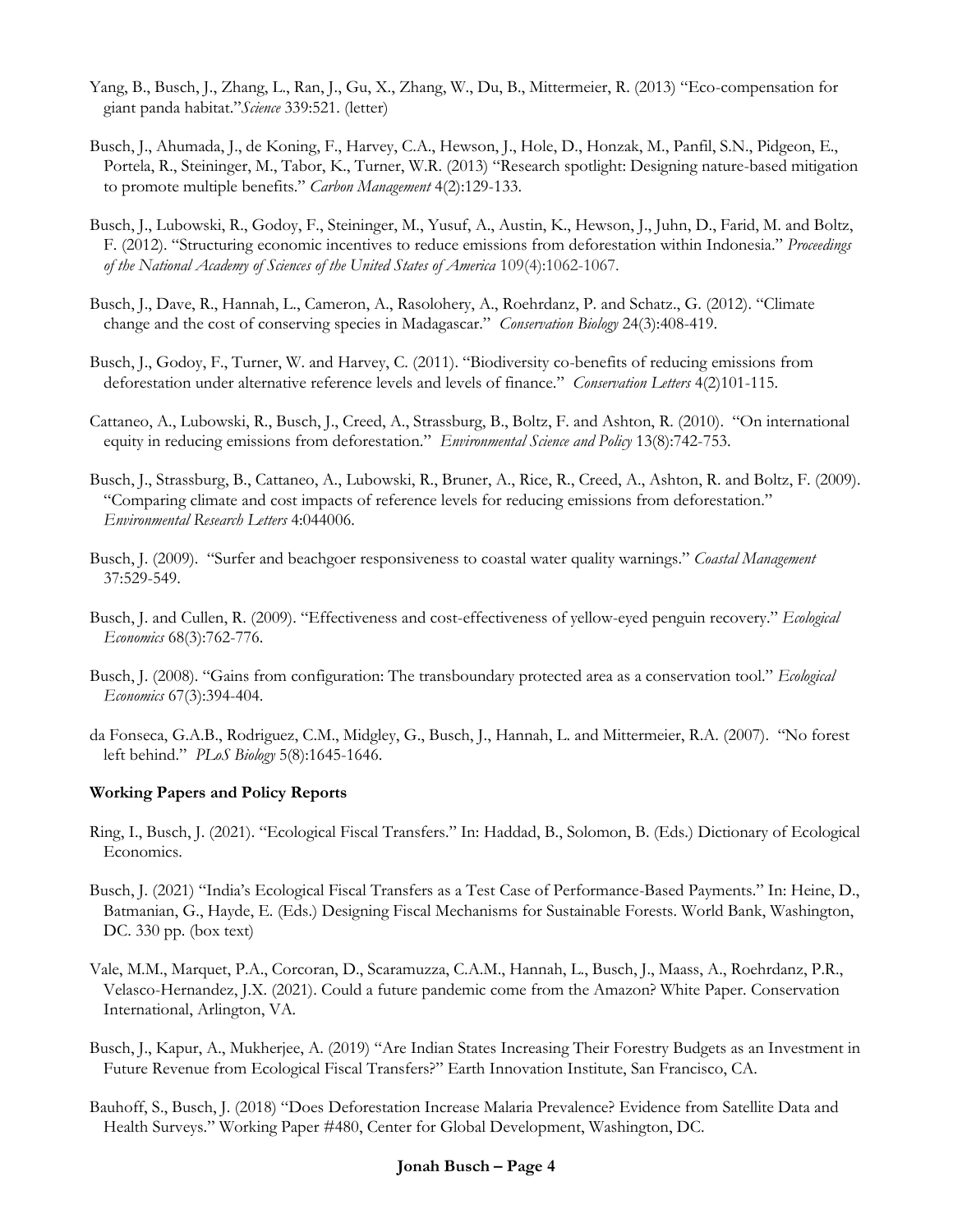- Busch, J., Engelmann, J., Lépissier, A. (2016) "Technical Background Note for Why Forests? Why Now? Chapter 5 Cheaper, Cooler, Faster: Reducing Tropical Deforestation for a More Cost-Effective Global Response to Climate Change." Policy Paper #093. Center for Global Development, Washington, DC.
- Birdsall, N., Kuczynski, P.P. et al. (2015) "Look to the Forests: How Performance Payments Can Slow Climate Change." Working group report. 74 pp. Center for Global Development, Washington, DC. (working group member)
- Busch, J. and Engelmann, J. (2015) "The future of forests: emissions from tropical deforestation with and without a carbon price, 2016-2050." Working Paper #411. Center for Global Development, Washington, DC.
- Goetz, S.J., Hansen, M., Houghton, R.A., Walker, W., Laporte, N., and Busch, J. (2014) "Measurement and Monitoring for REDD+: The Needs, Current Technological Capabilities and Future Potential" Working Paper #392. Center for Global Development, Washington, DC.
- Ferretti-Gallon, K. and Busch, J. (2014) "What drives deforestation and what stops it? A meta-analysis of spatially explicit econometric studies" Working Paper #361. Center for Global Development, Washington, DC.
- Murray, B., Busch, J., Woodward, R. T. and Jenkins, W. A. (2013) "Designing cap and trade to correct for nonadditional offsets." Duke Environmental Economics Working Paper EE 10-03 V2.
- "Non-Carbon Benefits." (2012) FCPF Carbon Fund Discussion Paper. Forest Carbon Partnership Facility and World Bank Carbon Finance Unit, Washington, DC. (unnamed author)
- "Reference Levels and Additionality." (2012) FCPF Carbon Fund Discussion Paper. Forest Carbon Partnership Facility and World Bank Carbon Finance Unit, Washington, DC. (unnamed author)
- Albán, M., Ulloa, R., Busch, J., Barrera, L., Vollberg, C., Suárez, L., de Koning, F. (2012) "National level evaluation of financing needs for the implementation of the Aichi Biodiversity Targets in Ecuador." Ministry of Environment Ecuador, Conservation International Ecuador, Secretariat of the Convention on Biological Diversity. Quito, Ecuador. 35pp.
- Andersen, L., Busch, J., Curren, E., Ledezma, J.C., Mayorga, J. and Bellier., M. "Environmental and socio-economic consequences of forest carbon payments in Bolivia: Results of the OSIRIS-Bolivia model." Development Research Working Paper Series 02/2012. Institute for Advanced Development Studies (INESAD), La Paz, Bolivia.
- Andersen, L., Busch, J., Curren, E., Ledezma, J.C., Mayorga, J., Junco, P.R. (2012) "Mecanismos de Reducción de Deforestación." Sintesis: Boletín Informativo del Instituto de Estudios Avanzados en Desarrollo N° 1, June 2012. Institute for Advanced Development Studies (INESAD), La Paz, Bolivia.
- "Case studies of the difference in cost of implementing REDD+ activities with or without biodiversity safeguards in Indonesia and Madagascar." In: Making biodiversity safeguards for REDD+ work in Practice: Developing operational guidelines and identifying capacity requirements. UNEP-WCMC, May 2011. (analytical contributor)
- Morris, D., Busch, J. and Boltz, F. (2011). "Geographically prioritizing appropriations for the sustainable landscapes program." Issue Brief 11-01. Resources for the Future, Washington, DC. 7pp.
- Busch, J., Helmy, F., Lubowski, R., Farid, M., Boltz, F. (2011). Indonesia's climate change commitment and the critical role of REDD+: Findings of the OSIRIS-Indonesia model. In: DNPI Green Review on REDD+. Indonesia National Council on Climate Change (DNPI), Jakarta, Indonesia, 199pp.
- Busch, J. (2010). "Supplementary biodiversity payments for REDD+." In: The Little Biodiversity Finance Book. Global Canopy Programme, Oxford, UK. (box text)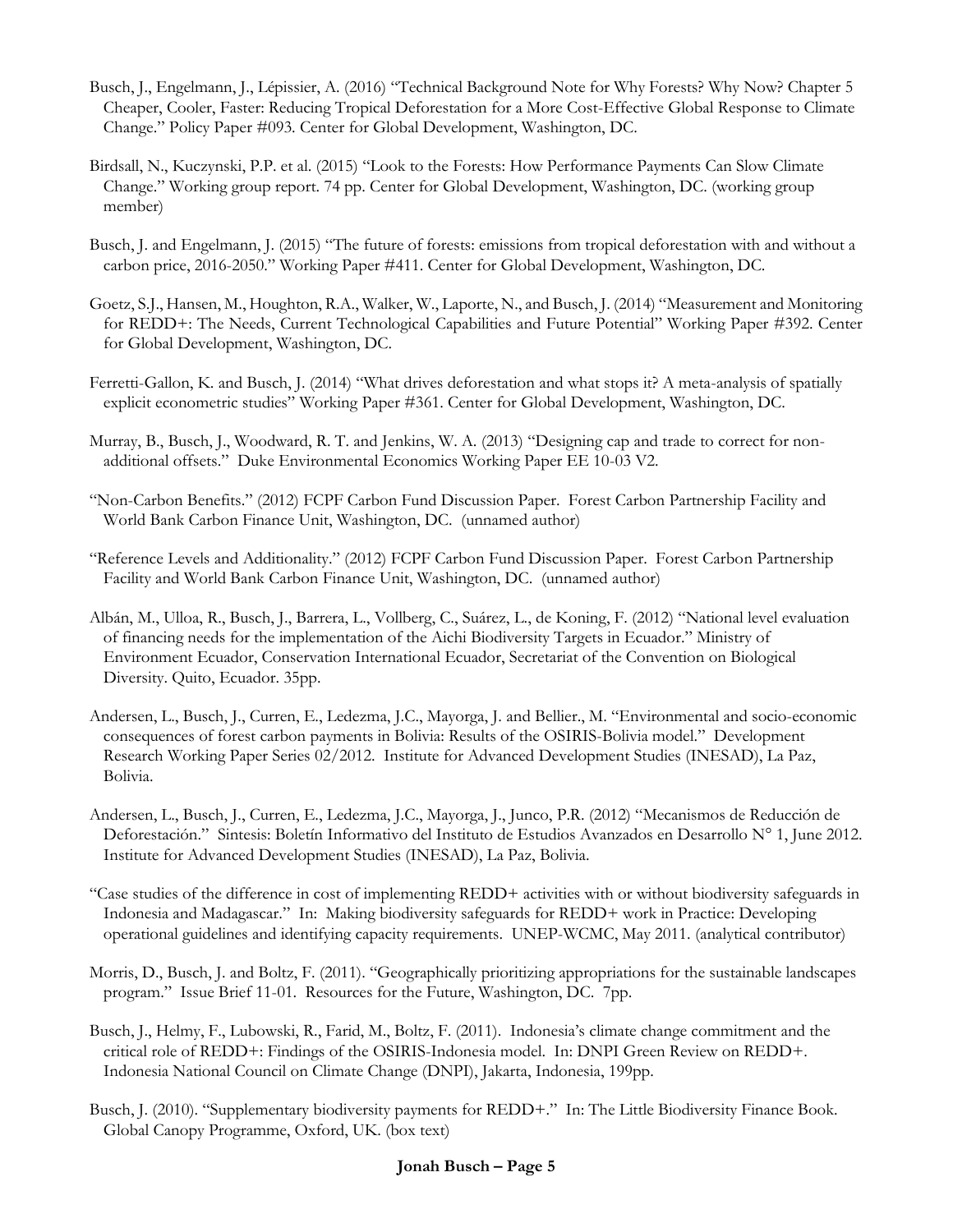- Busch, J., Helmy, F., Farid, M., Lubowski, R., Boltz, F., Sukadri, D. (2010). "Economic Incentive Policies for REDD+ in Indonesia: Findings from OSIRIS model. Policy Memo No 2/2010." National Council on Climate Change (DNPI), Jakarta, Indonesia. 24pp.
- "Options for setting reference levels." In: Angelsen, et al. (2009). Reducing Emissions from Deforestation and Degradation (REDD): An Options Assessment Report. Prepared for the Government of Norway. Meridian Institute, Washington, DC. 100 pp. (analytical contributor)
- Suich, H., Busch, J., and Barbancho, N. (2006). "Economic impacts of transfrontier conservation areas: Baseline of tourism in the Kavango-Zambezi TFCA." Conservation International South Africa, Cape Town, South Africa, 69pp.

#### **Policy Briefs and Public Comments**

- "Strong Support for CARB Endorsing the Updated California Tropical Forest Standard." Public comment to California Air Resources Board from Earth Innovation Institute. August 2019.
- Busch, J., Nepstad, D. (2019) "Ten Ways for the Next American President to Lead on Climate and Forests." Earth Innovation Institute, San Francisco, CA. July 2019.
- "Letter to Legislators on AB 572: California Deforestation-Free Procurement Act." Earth Innovation Institute. March 2019.
- "Environmental Integrity in the California Tropical Forest Standard: Addressing Leakage, Additionality, and Permanence so that Credits Benefit the Climate." Earth Innovation Institute-Environmental Defense Fund-Conservation International. March 2019.
- "Strong Support for CARB Endorsing the Draft California Tropical Forest Standard." Public comment to California Air Resources Board from Earth Innovation Institute. October 2018.
- "Greenhouse Gas Reduction Fund Accounting Methods for Natural and Working Lands: Consistencies and Inconsistencies." Prepared for The Nature Conservancy, San Francisco, CA. April 2018.
- "Strong Support for Accelerating Sector-Based Credits for Tropical Forest Protection." Public comment to California Air Resources Board. September 2016.
- "Support for Sector-Based Crediting for Tropical Forests in California's Cap-and-Trade Program." Letter to Governor Edmund G. Brown, Jr. from the Center for Global Development's Working Group on Scaling Up Performance-Based Transfers for Reduced Tropical Deforestation. June 2016
- "Support for ARB staff thinking on technical design elements of sectoral crediting for tropical forests." Public comment to California Air Resources Board on sectoral offset credits tropical forests in California's cap-and-trade program. April 2016
- "Eight Reasons for California to Lead on Climate and Forests." Public comment to California Air Resources Board on sectoral offset credits tropical forests in California's cap-and-trade program. October 2015
- "External Expert Review of Reference Level Proposal for Guyana's REDD+ Program." January 2014.
- "Joint Comment on Forest Carbon Partnership Facility Readiness Fund FMT Note 2011-14, Component 3; Readiness Package Content and Assessment Approach: Reference Emissions Level/Reference Level." Conservation International/Environmental Defense Fund/The Nature Conservancy/Union of Concerned Scientists/World Wildlife Fund. September 2012.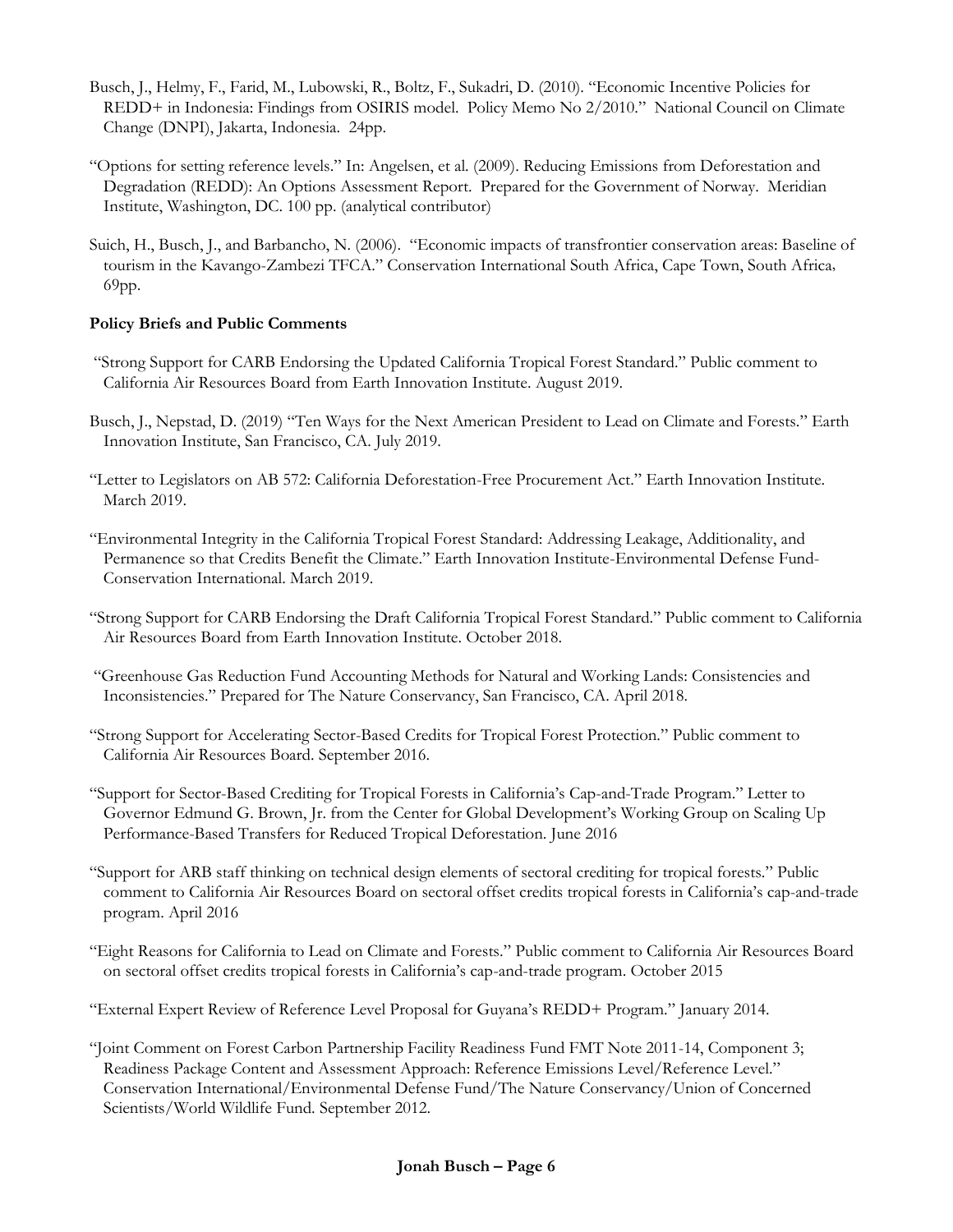- "Policy recommendations for Indonesia's REDD+ strategy." Policy brief to President Susilo Bambang Yudhoyono. Indonesia National Council on Climate Change (DNPI). November 2010.
- Lubowski, R., Walker, D., Busch, J., Janson-Smith, T. (2010). "Comments to California Air Resources Board on Sector-Based Crediting and Subnational Reducing Emissions from Deforestation and Degradation (REDD) as part of California's Cap-and-Trade Program."
- Busch, J. and Lubowski, R. (2010). "Preliminary quantitative analysis of REDD potential in four Indonesian provinces and five Brazilian states." Conservation International and Environmental Defense Fund.
- Busch, J. and Bishop, A. (2009). "REDD+ Preparatory Brief." Prepared for UNFCCC COP 15, Office of Climate Change, Office of the President, Guyana.
- Busch, J. (2009). "Presidential Brief #4." Prepared for His Excellency, Bharrat Jagdeo, President of Guyana.
- Busch, J. (2009). "Presidential Brief #3." Prepared for His Excellency, Bharrat Jagdeo, President of Guyana.
- Busch, J. (2009). "Presidential Brief #2." Prepared for His Excellency, Bharrat Jagdeo, President of Guyana.
- Busch, J. (2009). "Presidential Brief #1." Prepared for His Excellency, Bharrat Jagdeo, President of Guyana.
- Busch, J. and Bruner, A. (2009). "An investment strategy for the Tropical Forest Account in Global Environment Facility 5." 19pp.
- Busch, J. and da Fonseca, G.A.B. (2007). "An investment strategy for the Global Environment Facility Tropical Forest Account." 19pp.
- Busch, J. (2007). "Avoided deforestation, the Kyoto Protocol, and low deforestation countries: Recommendations for Conservation International." 14pp.
- Kraus, K., Trautwein, B. and Busch, J. (2006). "Public comment on economic impact of critical habitat designation for the Red-Legged Frog in 23 California Counties." Environmental Defense Center, Santa Barbara, CA, 25pp.
- Kraus, K. and Busch, J. (2004). "Public comment on draft economic analysis of critical habitat designation for the California Tiger Salamander." Environmental Defense Center, Santa Barbara, CA, 16pp.

#### **Software**

- Eastman, J. R. (2014). TerrSet: Geospatial Software for Monitoring and Modeling the Earth System. Worcester, Mass.: Clark University. (unnamed contributor)
- Busch, J., Lubowski, R., Hewson, J., Godoy, F. and Mendoza, E. (2011). Open Source Impacts of REDD+ Incentives Spreadsheet – Peru (OSIRIS-Peru). Version 1.0.
- Andersen, L. E., Busch, J., Curran, E., Ledezma, J. C. and Mayorga, J. (2011). Open Source Impacts of REDD+ Incentives Spreadsheet – Bolivia (OSIRIS-Bolivia). Version 2.1.
- Andersen, L. E., Busch, J., Ledezma, J. C., Curran, E., Mayorga, J. and Ruiz Junco, P. (2011). Conservation Incentives Spreadsheet – Bolivia (CISS-Bolivia). Version 2.1.
- Busch, J., Godoy, F. and Rasolohery, A. (2011). Open Source Impacts of REDD+ Incentives Spreadsheet Madagascar (OSIRIS-Madagascar). Beta.
- Busch, J., Lubowski, R., Godoy, F., Steininger, M., Yusuf, A., Austin, K., Hewson, J., Juhn, D., Farid, M. and Boltz, F. (2010). Open Source Impacts of REDD+ Incentives Spreadsheet – Indonesia (OSIRIS-Indonesia). v1.5.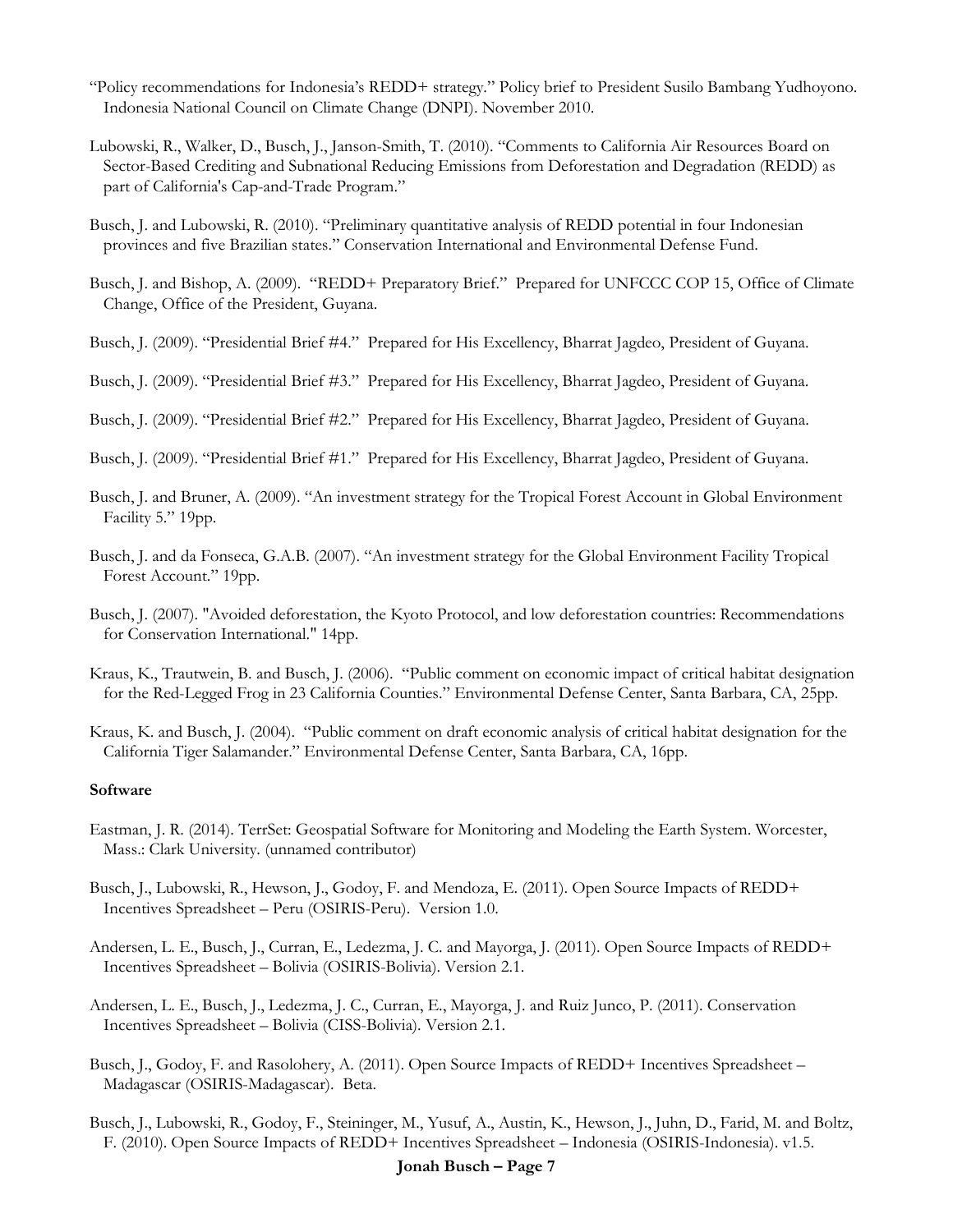Cattaneo, A., Soares-Filho, , B., Alencar, A., Merry, F., Nepstad, D., Busch, J., Moutinho, P., Stickler, C., Viana Hassa, L., Stella, O. and Lima, A. (2010). Brazilian Amazon Negotiation Toolbox for the Economics of REDD (BANTER v1.0).

Busch, J., B. Strassburg, A. Cattaneo, R. Lubowski, A. Bruner, R. Rice, A Creed, R. Ashton and F. Boltz (2009). Open Source Impacts of REDD Incentives Spreadsheet (OSIRIS). v3.4. <http://www.conservation.org/osiris>

#### **Language Manuals**

- Busch, J. and Gomez-Mira, C. (2002). *Mooré Made Simple: An Introductory Language Manual for Peace Corps Volunteers*. Peace Corps Burkina Faso, Ouagadougou, Burkina Faso, 63pp.
- Busch, J. and Kang, A. (2001). *Peace Corps Burkina Faso Survival Phrasebook: Mooré*. Peace Corps Burkina Faso, Ouagadougou, Burkina Faso, 33pp.

#### **Video scripts**

"The Climate Crisis: Addressing 5 Key Areas for Change. Part 1 – Forests." Young African Leaders Initiative. United States Department of State. Washington, DC.

#### **Professional Blog Posts and Op-Eds**

#### Conservation International Blog:

"A Simple Idea to Ease Conservation Costs: Transferring Funds" June 2021 (with Bruno Vander Velde) "Biodiversity Payments Can Help Communities Fight Climate Change" November 2012 "Climate Change Increases Costs of Conserving Biodiversity" April 2012

Earth Innovation Institute Blog:

"Joe Biden Offers \$20 Billion to Protect Amazon Forests" March 2020

"How Tropical States and Provinces can Tackle Deforestation and Fight Climate Change" Feb 2020 (with Oyut Amarjargal) "In Many Countries, Natural Climate Solutions can be the Biggest Climate Solutions" January 2020 "Tropical Forests and Climate in 2019: Hopes Fulfilled, Hopes Dashed, Hopes Delayed" December 2019 "Using a Pre-Analysis Plan to Enhance Credibility of Research Findings" November 2019 (with Sebastian Bauhoff) "Does Deforestation Increase Malaria Rates? Not in Africa, Surprisingly" November 2019 (with Sebastian Bauhoff) "California Just Approved the Tropical Forest Standard—What Happens Next? October 2019 (with Dan Nepstad) "In Wake of New IPCC Report, Time for California to Endorse Tropical Forest Standard" August 2019 "Ten Ways for the Next American President to Lead on Climate and Forests" July 2019 (with Dan Nepstad) "Reforestation Can Help Reverse the Climate and Extinction Crises. It's Cost-Effective Too" May 2019 "Stable Forests are an Under-Recognized Solution to Climate Change" May 2019 "California Should Package Deforestation-Free Procurement Act (AB-572) with Tropical Forest Standard" March 2019 "What to Hope for Every Month of 2019 for Tropical Forests and Climate Change" January 2019 "California's Opportunity to Set the Standard for Tropical Forest Credits" October 2018 "Five Questions for Earth Innovation Institute's New Chief Economist" October 2018

Center for Global Development Blog:

"Does Deforestation Increase Malaria Rates? Not in Africa, We're Surprised to Find" March 2018 (with Sebastian Bauhoff) "Why Forests? Why Now? New Developments for a New Year" January 2018 (with Frances Seymour) "How Leaders Condemning Trump's Paris Pullout Can Match Words with Deeds on Climate" June 2017 "Leaving the Paris Climate Agreement Would Be a Shameful Act of Self-Harm" May 2017 "As Green Climate Fund Considers Results-Based Payments for Forests, Two Lessons from Earlier Initiatives" Apr. 2017 "Trump's Retrogressive Executive Order on Climate Change: Development Perspective in 3 Charts" Mar. 2017 "Five Ways to Share Climate's Best Kept Secret This International Day of Forests" March 2017 "If the Trump Administration Abandons Climate, Will China Take Global Leadership?" December 2016 "China's Eco-Compensation Programs for Improving Environmental Quality" December 2016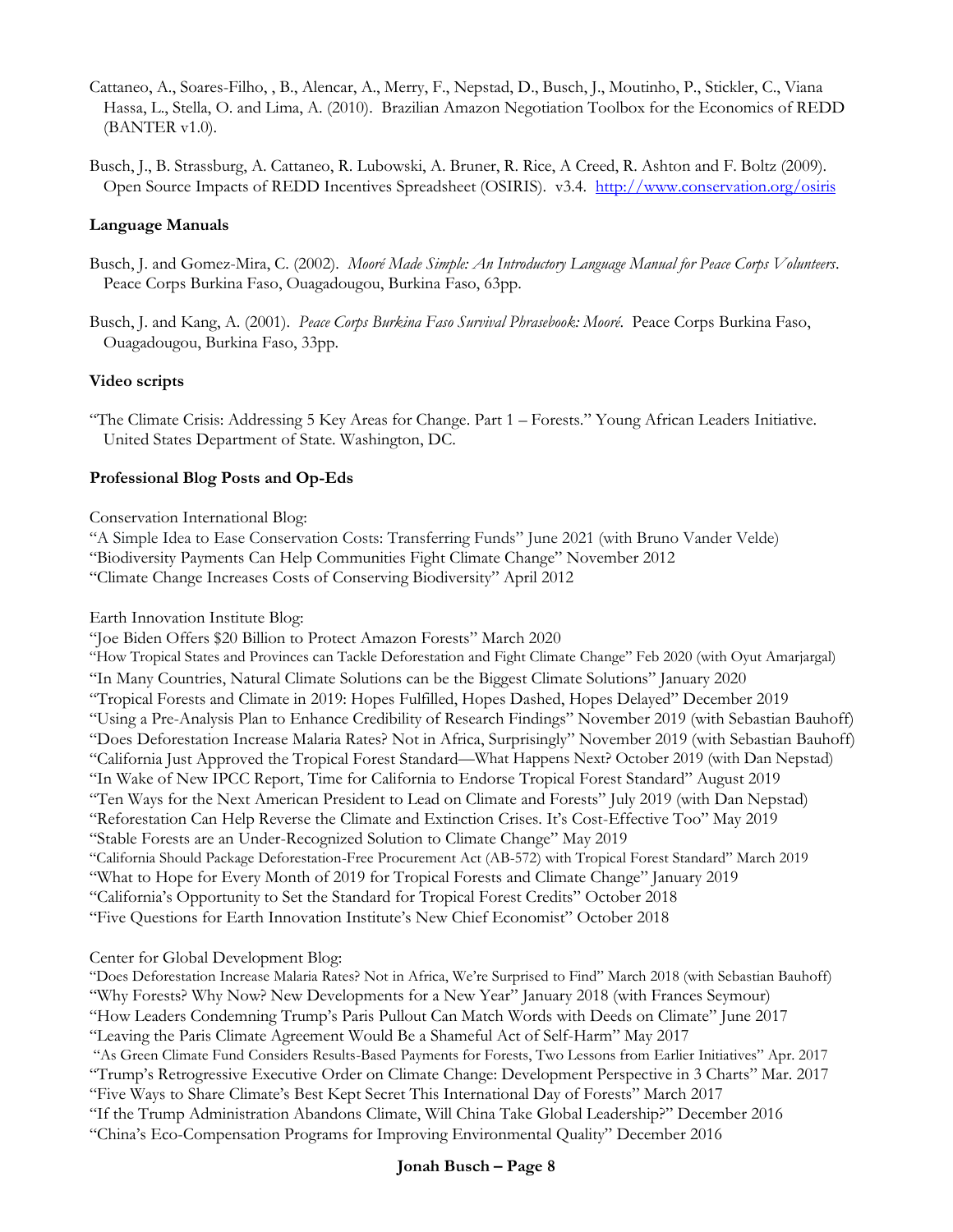"What Does the Resurgence in Carbon Pricing Mean for Tropical Deforestation?" October 2016 "Grading the Airlines' Climate Agreement: Historic Steps, Missed Opportunities" October 2016 "Airlines and Forests: A Match Made at Cruising Altitude" September 2016 "Affordable Climate Protection: Saving the Amazon Forest Cost Brazil Less Than Rio Olympics" August 2016 "Uttar Pradesh Just Planted 49 Million Trees. Shouldn't They Get More Than a Guinness Record?" July 2016 "As "Clean Coal" Falters, Remember Safe, Cheap, Carbon-Capture Already Exists" July 2016 "Snakes or Ladders at the Carbon Fund?" June 2016 "World Leaders Signed the Climate Agreement on Earth Day. How Will They Deliver?" April 2016 "2015 Was a Turning Point Year for Climate Action" December 2015 "The Paris Climate Agreement Feels Historic but SDGs Don't. Why?" December 2015 (with Charles Kenny) "High Marks for the Paris Climate Agreement" December 2015 "Let Countries Trade Carbon" December 2015 "Postcards from the Paris Climate Summit" December 2015 "At Paris Summit, Make Forests Part of the Climate Solution" November 2015 "California Looks to the Forests: My Remarks to the California Air Resources Board" October 2015 "Eight Reasons for California to Lead on Climate and Forests" October 2015 "Seven Storylines in Last Week's Climate Pledges" October 2015 "Three Reasons the FAO's New Forest Numbers Don't Add Up" September 2015 "The Last Guinea Worm: Carter, Kennedy, and a Victory for Person-to-Person Development" September 2015 "Tropical Forests Equal to the Size of India Will Be Lost by 2050, Unless We Act" August 2015 "Climate Change and Development in Three Charts" August 2015 "North Pole Overflight: Five Snapshots from a Vanishing World" August 2015 "CGD's Climate Work Wins Recognition" June 2015 "Guess Who's (Not) Coming to Dinner: Unrepresentative Statistics of White House State Dinners" June 2015 "Pope Francis: Climate Change Hurts the Poor Most" June 2015 "The G-7 Commits to Decarbonization" June 2015 "Voluntary Climate Pledges Aren't Effective, Efficient, or Equitable. Paris Can Succeed Anyway." May 2015 "Extending Indonesia's Forest-Clearing Moratorium Helps the Climate. Expanding It Helps More." May 2015 "7 Hopeful Climate Stories from around the Globe" April 2015 "SDG Goal Thirteen on Climate: A Pound of Cure, Sure, But Where's the Ounce of Prevention?" April 2015 "Disruptive Data Disputes Documentation of Declining Deforestation" March 2015 "India's Big Climate Move" March 2015 "Is Indonesia's Flagship Forest Policy Lowering Emissions by Enough to Meet Climate Targets?" Jan. 2015 "12 Reasons for Climate Optimism This Holiday Season" December 2014 "Unsung Climate Hero: Forest Monitoring Technology" December 2014 "The Baker's Dozen: A 748-Year-Old Solution for Climate Offsets" November 2014 "Tropical Forests Offer up to 24-30 Percent of Potential Climate Mitigation" November 2014 "Nobel Laureate Jean Tirole's Five-Step Plan to Fix the Climate" November 2014 "A Tale of Two Rainstorms: The Science of Tropical Forests" October 2014 "Why Quantifying the Value of Tropical Forests Matters for Development" October 2014 "Dream Come True: CGD Forest Work in the NYT" September 2014 (with Frances Seymour) "Indigenous Peoples Prevent Deforestation. What About Other Local Communities?" August 2014 "Ozymandias" May 2014 "This Earth Day, Don't Plant a Tree. (Save a Forest)" April 2014 "Halting and Reversing Deforestation Critical to 2*°*C Climate Target" April 2014 "How Well are Performance-Based Payments Working? Lessons from Guyana" April 2014 (with Nancy Birdsall) "Climate Change is Regressive" April 2014 "The Data Revolution Hits Forests" February 2014 "Carbon Fund Pioneers Multilateral Payments for Forest Carbon in Bottom-Up Climate World" December 2013 "Warsaw Delights on Tropical Forests" November 2013 "Twelve Takeaways from the IPCC Report" September 2013

Springer Nature Sustainability Community 'Behind the Paper':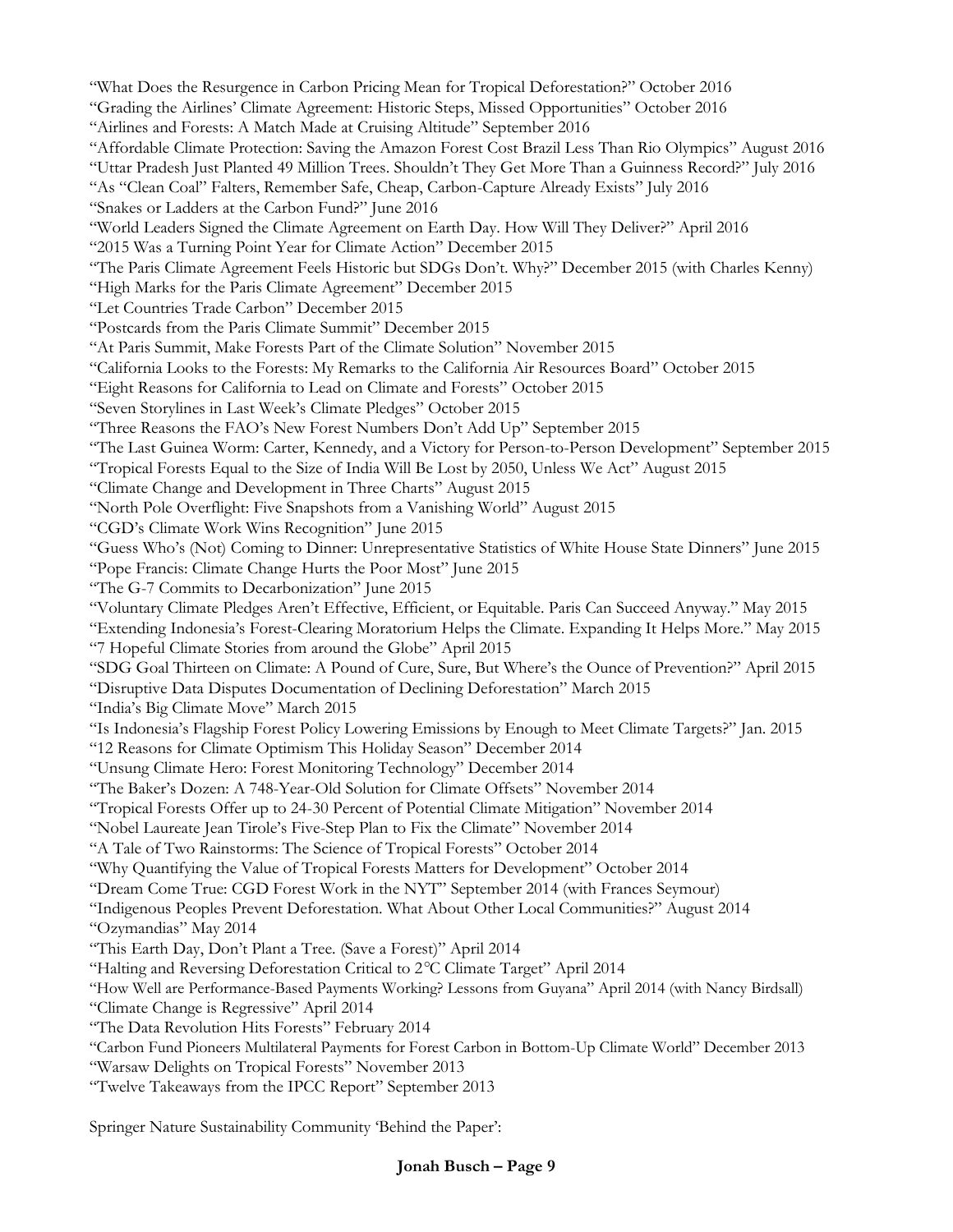"Ecological Fiscal Transfers" June 2021

jonahbusch.com:

"Can Trade Restrictions in Europe Reduce Deforestation in Indonesia?" December 2021 "Less Than \$30 Billion to Prevent Another Pandemic" July 2020

Economic Times (India): "Keep planting money plants" September 2019 (op-ed with Avani Kapur, Anit Mukherjee)

CalMatters: "How California can fight climate change by helping to save tropical forests" August 2019 (op-ed)

Mongabay.com: "California's Big Climate Change Opportunity: Tropical Forests" August 2018 (with Dan Nepstad, Chris Field)

UN-REDD: "India's New Domestic Finance Instrument for Forests and Climate" January 2018

East Asia Forum: "Is Indonesia's fight against forest fires falling short?" November 2017 (with Armida Alisjahbana)

World Resources Institute Blog:

"Forests deserve more respect when it comes to climate action" November 2017 (with Frances Seymour) "Forests and SDGs: Taking a Second Look" September 2017 (with Frances Seymour)

Latin America Advisor, Inter-American Dialogue: "Which Sustainable Development Goals are Most Crucial?" May 2017 (with Nancy Birdsall)

Finance and Development Magazine, International Monetary Fund: "Forests for Growth" February 2017 (with Frances Seymour)

Global Forest Watch Blog: "Forest Monitoring and Climate Change: The Science, Economics and Politics" February 2017

*The Guardian:*

"Quiz: how much do you know about tropical forests?" January 2017 "The 10 sustainable development goals that rainforests can help us achieve" January 2017

*ForestsClimateChange.org*, Center for International Forestry Research (CIFOR): "Many good reasons for governments to pay for forest carbon." February 2014

Institute for Advanced Development Studies (INESAD) Blog: "Making people more prosperous with forests than without" September 2013

Jakarta Post: "Climate change, biodiversity and REDD+" 11 November 2010 (op-ed with Celia Harvey, Muhammad Farid)

Copenhagen Insider Expert Blog, *National Journal*: "Path on climate runs through forest—Guyana and Norway lead the way" December 2009 "Forests are a double-edged shield" December 2009 "High standards for REDD+" December 2009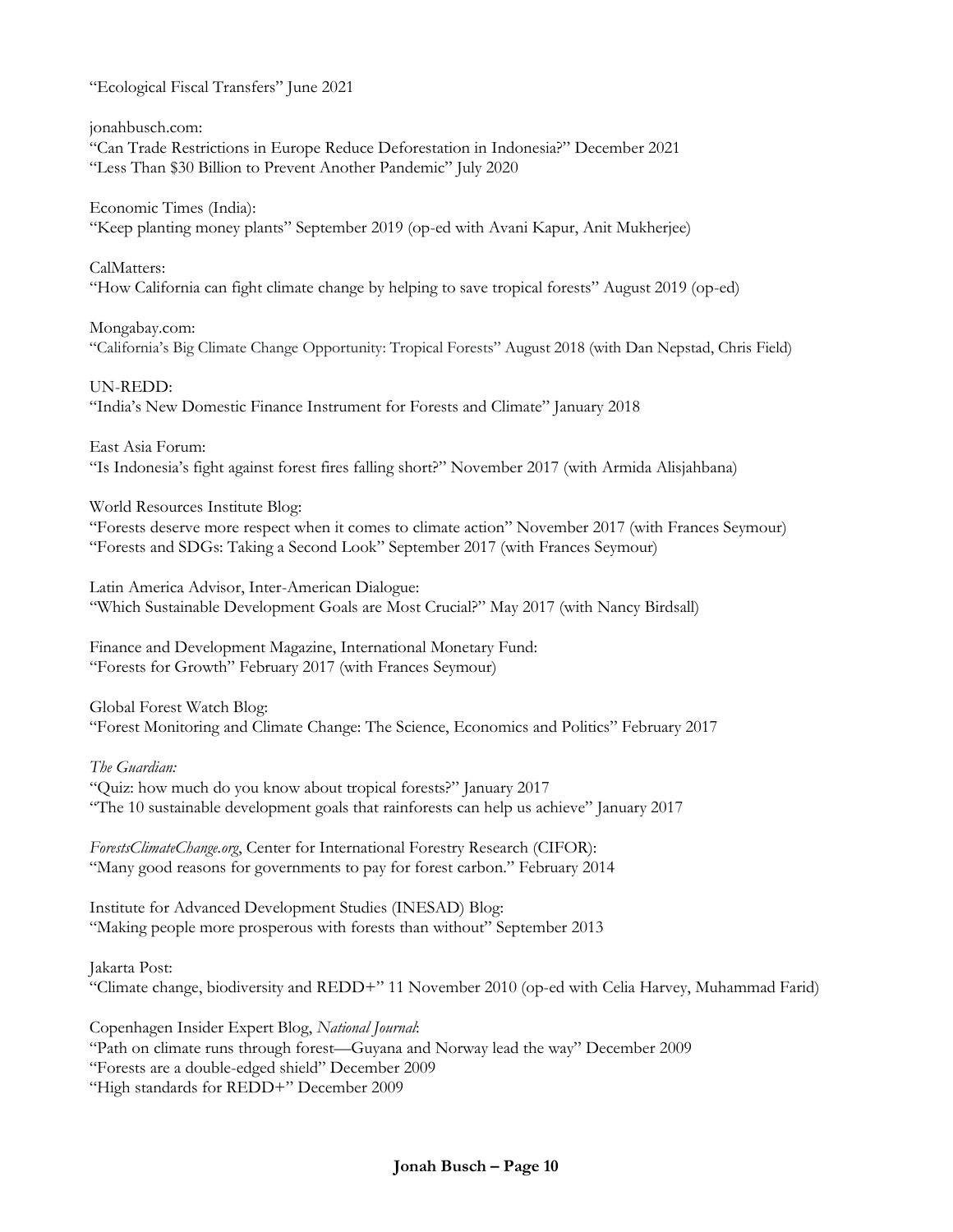### **Grants**

- "Unlocking Financial Support for REDD+" Norwegian Agency for International Development, \$2,900,000, 2016\*
- "Mexico deforestation vulnerability analysis and capacity building," United States Agency for International Development, \$50,000, 2013\*
- "Aboveground Carbon Stock Mapping in Support of Low Emissions Development Strategies," David and Lucile Packard Foundation, \$80,000, 2012\*\*
- "Review to support the post-Nagoya development of biodiversity safeguards and indicators for international forestry agreements," U.K. Department for Environment, Food and Rural Affairs (DEFRA), \$15,000, 2011\*\*
- "Building vertically-integrated national to local REDD+ readiness in Peru, Ecuador, Indonesia and Madagascar," Norwegian Agency for Development Cooperation, \$3,000,000, 2010\*\*
- "People need nature to thrive," Norwegian Agency for Development Cooperation, \$440,000, 2009\*\*
- "Modelling the implications of different REDD reference level scenarios on carbon effectiveness and inter-country distribution," David and Lucile Packard Foundation, \$15,000, 2009\*
- "Collaborative Modeling Initiative on the Economics of REDD," Gordon and Betty Moore Foundation, \$80,000, 2008\*\*
- "Do surfers respond to water quality risk advisories?" Associated Students Shoreline Preservation Fund, University of California Santa Barbara, \$1,000, 2008\*
- "Rate of return on investment in yellow eyed penguin conservation," East Asia and Pacific Summer Institute, National Science Foundation, \$8,500, 2007\*
- \*Principal investigator \*\*Co-principal investigator

### **Honors and Awards**

Featured scientist, "How Can I Help? Working in the Earth Sciences," *Imagine*, Johns Hopkins Center for Talented Youth, 2018 Lead-authored paper selected among "Highlights of 2017," *Environmental Research Letters,* 2018 Co-authored paper selected among "Highlights of 2015," *Environmental Research Letters*, 2016 "Head in the Sky" award, Conservation International Chairman's Council, 2010 Contestant, *Jeopardy!*, 2010 Expert, Copenhagen Insider Blog, *National Journal*, 2009 "Cool Scientist You Should Know," Dive Into Your Imagination, 2008 "Most Interesting Paper Published in Biological Sciences," Faculty of 1000 Biology, 2008 East Asia & Pacific Summer Institute, National Science Foundation, 2007 Distinction, Ph.D. Preliminary Exam in Microeconomics, University of California, Santa Barbara, 2004 IGERT Economics and Environmental Science Traineeship, National Science Foundation, 2003 Chancellor's Fellowship, University of California, Santa Barbara, 2003 Marie S. Wilcox Scholarship for Outstanding Math Achievement, Indiana University, 2000 Phi Beta Kappa, 1999 Overseas Study, University of Wollongong, Wollongong, Australia, 1999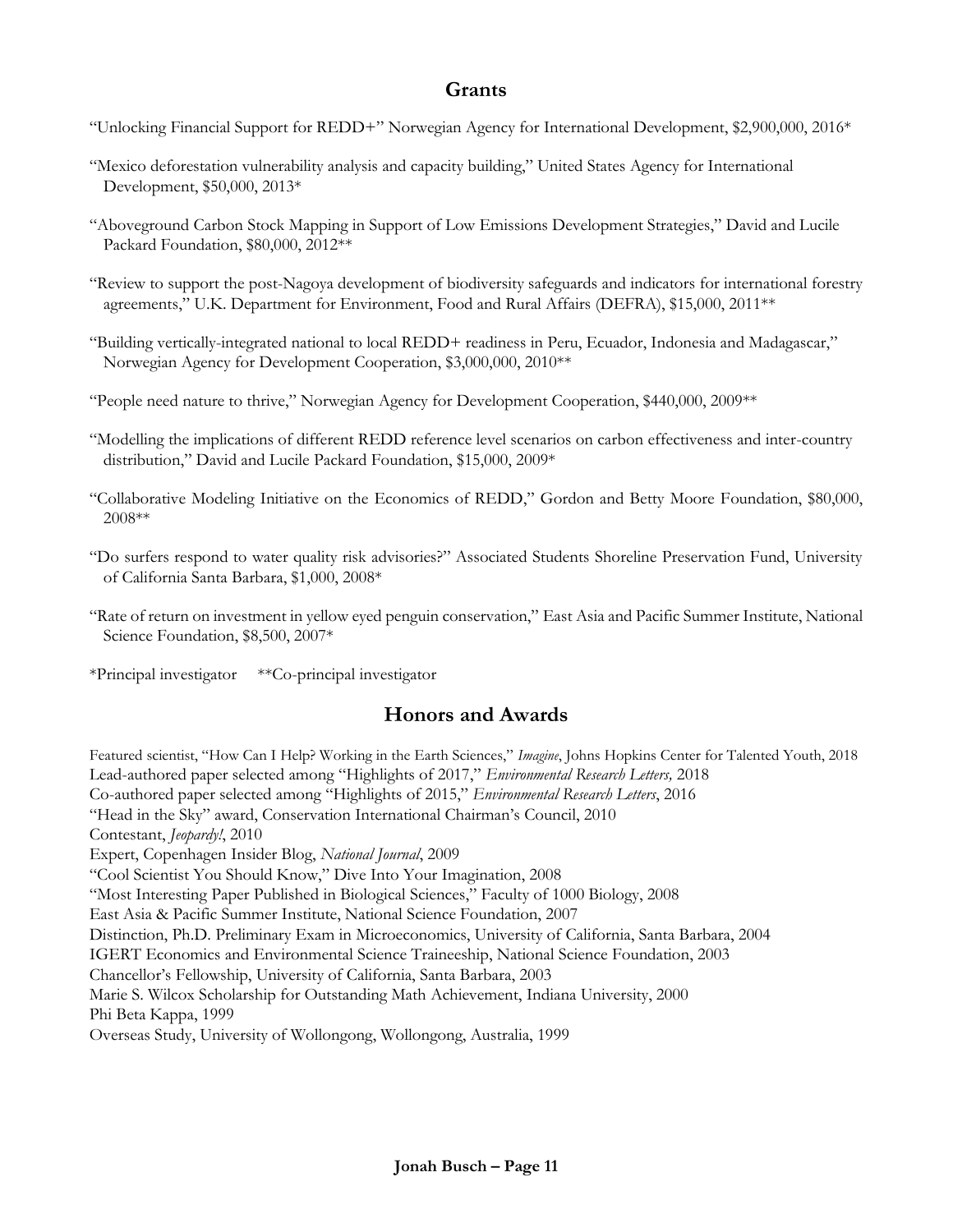## **Academic Service**

Editorial board member: *Conservation Letters*

Guest editor: *Proceedings of the National Academy of Sciences*

Ad-hoc referee: *American Journal of Agricultural Economics; Biodiversity; Biodiversity and Conservation; Biological Conservation*; *Bulletin of Indonesian Economic Studies; Carbon Management*; *Climatic Change; Conservation Letters; Current Biology; Ecological Applications; Ecological Economics*; *Environment and Development Economics; Environmental and Resource Economics; Environmental Management; Environmental Research Communications; Environmental Research Letters; Environmental Science and Policy; Forest Policy and Economics; Forests; Frontiers in Ecology and the Environment; Frontiers in Forests and Global Change; Global Change Biology; Global Environmental Change; International Forestry Review; Journal of the Association of Environmental and Resource Economists; Journal of Environmental Economics and Management; Journal of Environmental Economics and Policy; Journal of Environmental Management; Journal of Environmental Planning and Management; Journal of Forest Economics; Land Economics; Mitigation and Adaptation of Strategies for Global Change; Nature Climate Change; Nature Communications; Nature Ecology and Evolution; Nature Sustainability; Ocean and Coastal Management; Oxford Encyclopedia of Environmental Economics; Philosophical Transactions of the Royal Society B; PLoS ONE; Proceedings of the National Academy of Sciences; Remote Sensing; Resource and Energy Economics; Review of Environmental Economics and Policy; SoftwareX; World Development*

Reviewer: Intergovernmental Panel on Climate Change AR5, AR6; Agricultural and Applied Economics Association Conference; Association of Environmental and Resource Economists Conference

External dissertation committee member: R. Simorangkir, Georgia State University, Atlanta, GA

M.B. Gurung, Lincoln University, Christchurch, New Zealand

#### **International Experience**

| Work and travel: | Africa:                                                                        | 30 months in 18 countries |
|------------------|--------------------------------------------------------------------------------|---------------------------|
|                  | Asia:                                                                          | 24 months in 18 countries |
|                  | Australia/Pacific:                                                             | 9 months in 2 countries   |
|                  | Europe:                                                                        | 8 months in 22 countries  |
|                  | Latin America:                                                                 | 8 months in 16 countries  |
|                  | English: native speaker                                                        |                           |
| Languages:       |                                                                                |                           |
|                  | French: fluent                                                                 |                           |
|                  | Mooré (West Africa): formerly fluent                                           |                           |
|                  | Spanish: conversational                                                        |                           |
|                  | Indonesian: conversational                                                     |                           |
|                  | Chinese (Mandarin): advanced intermediate (HSK Level 4 passed 15 October 2017) |                           |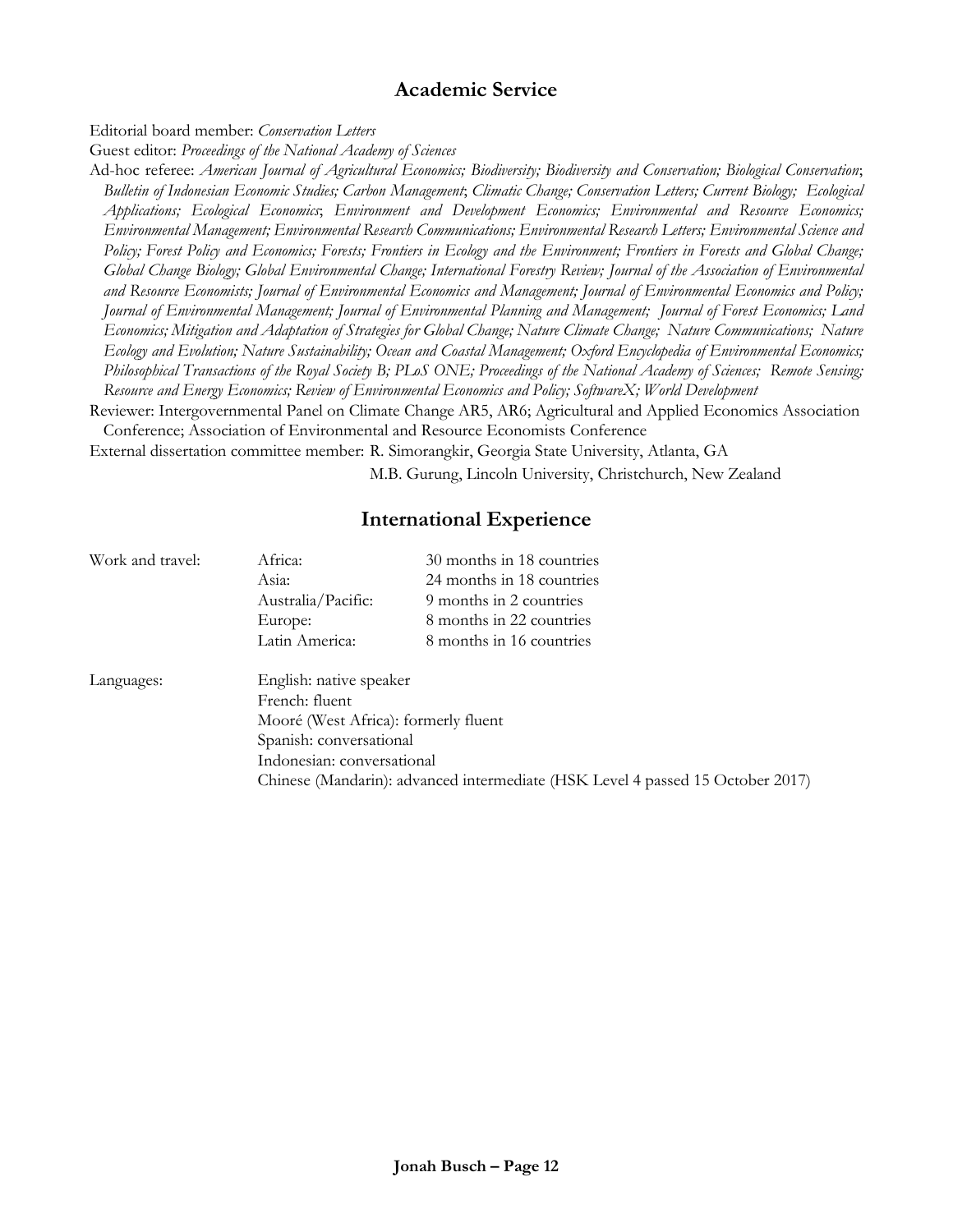## **Conference Presentations**

#### 2021

London School of Economics/University of California, San Diego (virtual) Indian Institute of Forest Management, Bhopal, India (virtual) Center for Regional and Information Studies/Indonesia Budget Center, Jakarta, Indonesia (virtual)

#### 2020

World Bank-Indonesia (virtual) Forests & Livelihoods: Assessment, Research, and Engagement (FLARE) (via Twitter) International Workshop on Ecological Fiscal Transfers, Technische Universität Dresden (virtual)

#### 2019

Berkeley Initiative for Transparency in the Social Sciences, University of California, Berkeley, CA Green Climate Fund, Songdo, Korea World Forestry Center, Portland, OR Forests & Livelihoods: Assessment, Research, and Engagement (FLARE), Ann Arbor, MI

#### 2018

North American Congress of Conservation Biology, Toronto, Canada World Congress of Environmental and Resource Economists, Gothenberg, Sweden European Congress on Conservation Biology, Jyväskylä, Finland Ceres Investor Network, New York, NY

#### 2017

Harvard Law School Law and International Development Society Symposium, Cambridge, MA

#### 2016

National Development and Reform Commission, Kunming, China Okinawa Institute of Science and Technology, Okinawa, Japan

#### 2015

Indonesia Pavilion Event, UNFCCC, Paris, France European Union Pavilion Event, UNFCCC, Paris, France Annual Conference on Land and Poverty, World Bank, Washington, DC Resources for the Future, Annapolis, MD

#### 2014

Center for Global Development Side Event, UNFCCC, Lima, Peru (x2) World Resources Institute-Chatham House, Washington, DC National Academy of Sciences, Washington, DC (moderator) Center for Global Development, Washington, DC National Conference and Global Forum on Science, Policy and the Environment, Washington, DC

#### 2013

International Workshop on Evaluating Forest Conservation Initiatives, Barcelona, Spain Intergovernmental Platform on Biodiversity and Ecosystem Services, Washington, DC Center for Global Development, Washington, DC International Congress for Conservation Biology, Baltimore, MD World Resources Institute, Jakarta, Indonesia Forest Carbon Partnership Facility, World Bank, Washington, DC World Wildlife Fund, Washington, DC International Society of Tropical Foresters, Yale University

#### **Jonah Busch – Page 13**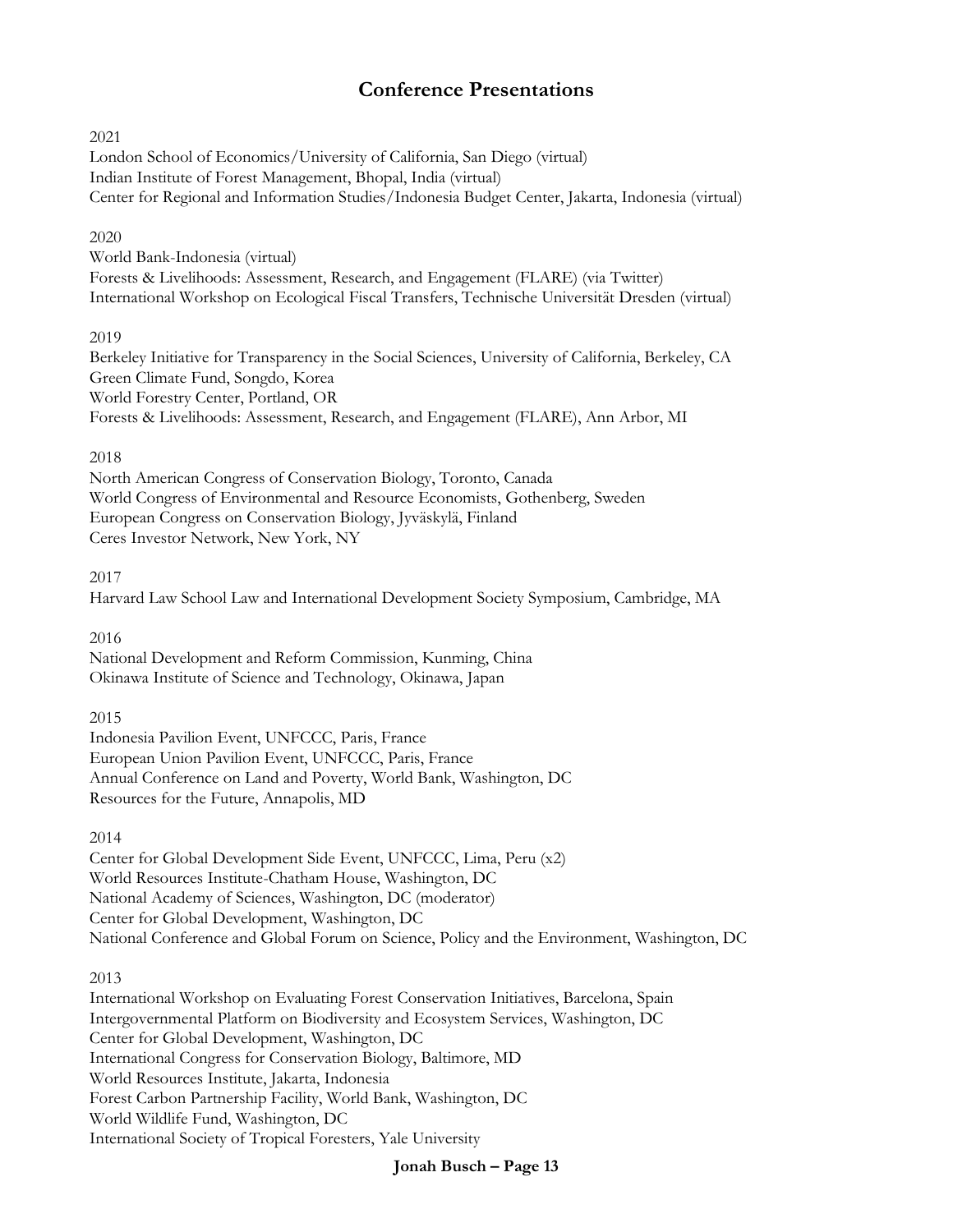#### 2012

Government of Indonesia Pavilion Event, UNFCCC COP 18, Doha, Qatar World Resources Institute Side Event, UNFCCC COP 18, Doha, Qatar Yachats Institute, Yachats, OR Conservation International REDD+ Workshop, Antananarivo, Madagascar (videoconference) Association of Environmental and Resource Economists, Asheville, NC International Workshop on Forestry and Green Economy, State Forestry Administration, Beijing, China International Society of Tropical Foresters, North Carolina State University, Raleigh, NC Seminar on REDD+ and Biodiversity, Conservation International Japan, Tokyo, Japan International Technical Seminar on REDD+, University of Waseda, Tokyo, Japan (x2 incl. policy panel)

#### 2011

Government of Indonesia Pavilion Event, UNFCCC COP 17, Durban, South Africa Woods Hole Research Center Side Event, UNFCCC COP 17, Durban, South Africa REDD+ Partnership, Durban, South Africa (moderator) UNFCCC SBSTA Expert Workshop on Reference Levels, Bonn, Germany (session rapporteur) Forest Carbon Partnership Facility, World Bank, Washington, DC (session moderator) Forestry and Forest Products Research Institute, Tsukuba, Japan (poster) Agricultural and Applied Economics Association, Pittsburgh, PA Association of Environmental and Resource Economists, Seattle, WA Carbon Offsets in Climate Policy, Cornell University, Ithaca, NY (x2 incl. policy panel) Policy Mechanisms for Ecosystem Services Delivery, London School of Economics, London, UK (keynote)

2010

Resources for the Future/IETA Side Event, UNFCCC COP 16, Cancun, Mexico. Biodiversity Economics for Conservation (BIOECON), Venice, Italy (x2 incl. plenary panel) Wildlife Conservation Society Side Event, UNFCCC SBSTA 32, Bonn, Germany World Agroforestry Centre (ICRAF) Conference on Reducing Emissions from All Land Use, Lima, Peru International Society of Tropical Foresters, Yale University, New Haven, CT

#### 2009

GEF Finance Learning Event, CIFOR Forest Day 3, UNFCCC COP 15, Copenhagen, Denmark 9th World Wilderness Congress (WILD9), Merida, Mexico (x2 incl. session chair) UCS Side Event, UNFCCC AWG-LCA Intersessional, Barcelona, Spain Conservation International Side Event, UNFCCC AWG-LCA Intersessional, Barcelona, Spain 11th Occasional Workshop on Environmental and Resource Economics, UCSB, Santa Barbara, CA Biodiversity and Economics for Conservation (BIOECON), Venice, Italy (session chair) Woods Hole Research Center Side Event, UNFCCC SBSTA 30, Bonn, Germany International Association of Research Universities Scientific Conference on Climate Change, Copenhagen, Denmark

2008

Global Canopy Programme Side Event, UNFCCC COP 14, Poznan, Poland Wentworth Group of Concerned Scientists Side Event, UNFCCC COP 14, Poznan, Poland Forest Carbon Partnership Facility, World Bank, Washington, DC Biodiversity and Economics for Conservation (BIOECON), Cambridge, UK 10th Occasional Workshop on Environmental and Resource Economics, UCSB, Santa Barbara, CA

2007

Biodiversity and Economics for Conservation (BIOECON), Cambridge, UK

2006

Integrative Graduate Education and Research Traineeship Program (IGERT), NSF, Arlington, VA (poster)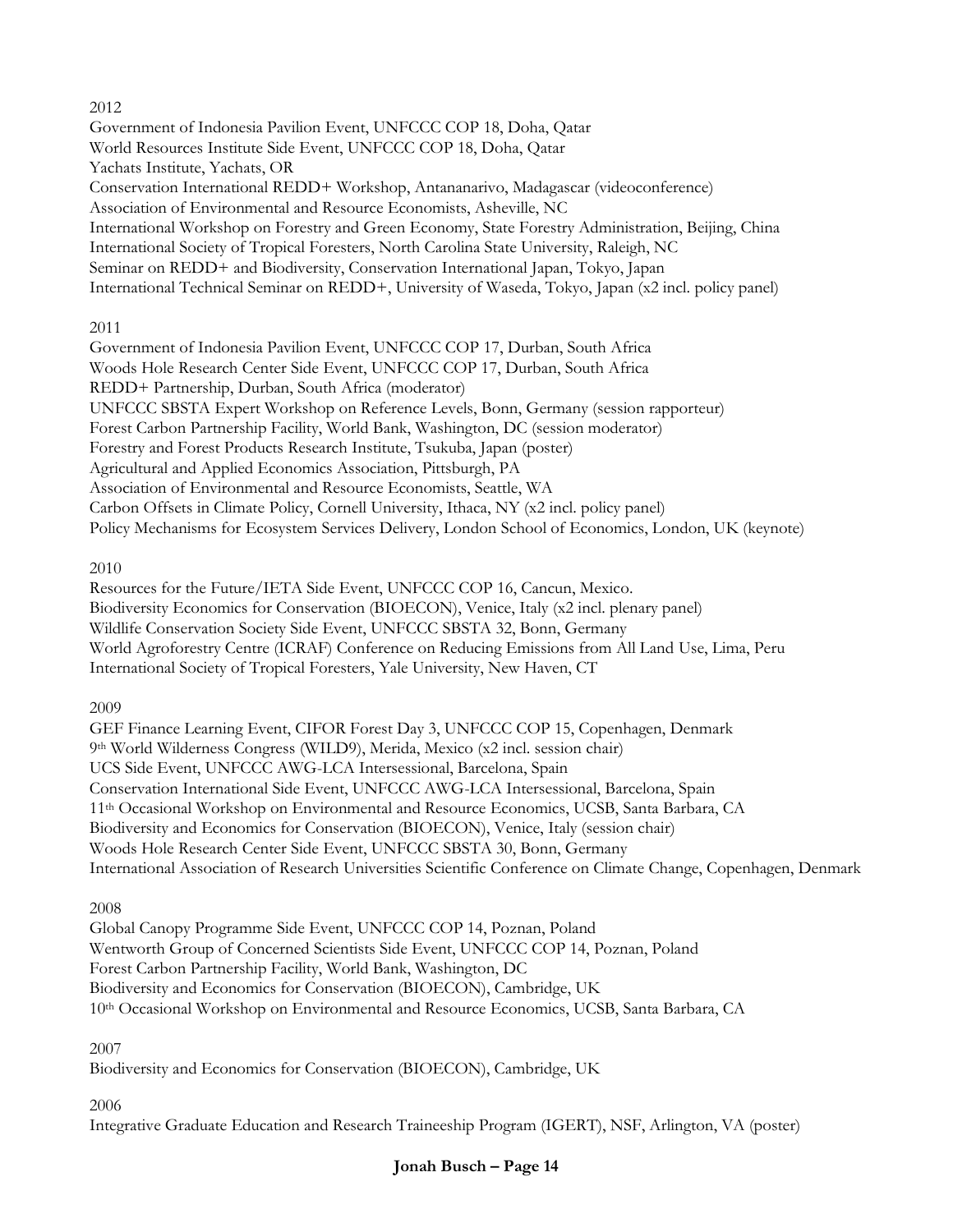## **Invited Lectures**

2022 Zhejiang University, Hangzhou, China (virtual)

#### 2021

University of California, Santa Barbara, CA (x2) Center for Regional and Information Studies/Indonesia Budget Center, Jakarta, Indonesia (virtual) Conservation International, Arlington, VA (virtual)

2020

Research Triangle Institute, Research Triangle Park, NC (virtual) North Carolina State University, Raleigh, NC (virtual) Boston University, Boston, MA

2019

Purdue University, West Lafayette, IN The Nature Conservancy, Arlington, VA (webinar) University of California, Berkeley, CA

2018 American University, Washington, DC Northern Arizona University, Flagstaff, AZ

#### 2017

Southern Methodist University, Dallas, TX Australian National University, Canberra, Australia (x3) Universitas Padjajaran, Bandung, Indonesia Green Climate Fund, Songdo, Korea Zhejiang University, Hangzhou, China World Wildlife Fund, Washington, DC (webinar) Center for Effective Global Action, University of California, Berkeley, CA California Air Resources Board, Sacramento, CA University of California, Davis, CA The Nature Conservancy, San Francisco, CA

#### 2016

Center for Global Development, Washington, DC Young Professionals in Foreign Policy, Washington, DC Center for Effective Global Action, University of California, Berkeley, CA UBS, Zurich, Switzerland (webinar) Masters of Development Program, University of California, Berkeley, CA Carnegie Institution for Science, Palo Alto, CA Earth Innovation Institute, San Francisco, CA

#### 2015

Pacific Council on International Policy, Los Angeles, CA (teleconference) Center for American Progress, Jakarta, Indonesia Young Professionals in Foreign Policy, Washington, DC

2014 Johns Hopkins School of Advanced International Studies, Washington, DC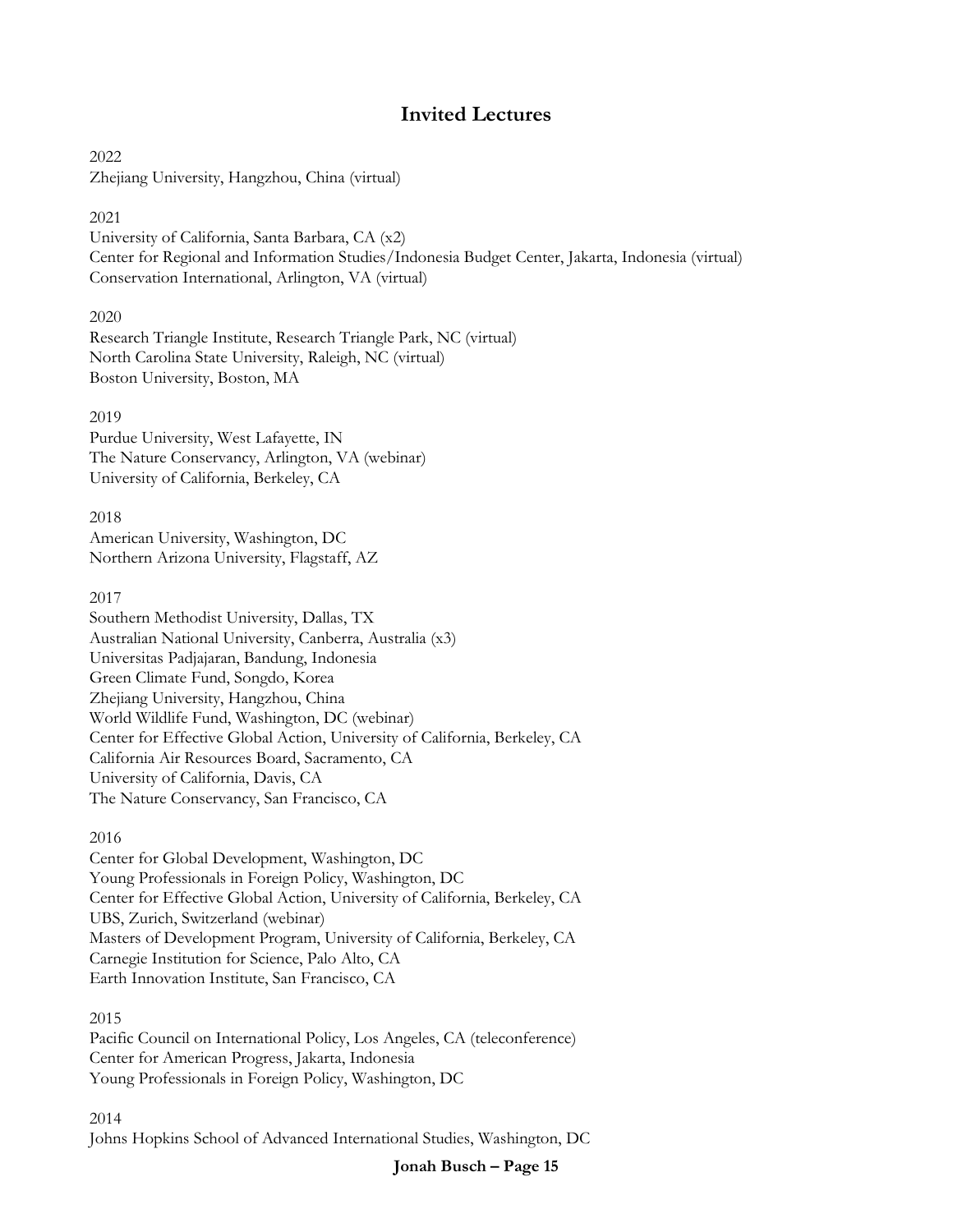World Wildlife Fund, Washington, DC (webinar) World Wildlife Fund, Washington, DC (webinar)

#### 2013

Johns Hopkins School of Advanced International Studies (SAIS), Washington, DC Monterey Institute of International Studies, Monterey, CA (videoconference) San Martin Province REDD+ Roundtable, Moyobamba, Peru Ministry of Environment (MINAM), Lima, Peru Center for Global Development, Washington, DC Conservation International, Arlington, VA McGill University, Montreal, Canada Development Research Group, World Bank, Washington, DC National Zoo, Washington, DC

#### 2012

Ministry of Environment, Bogota, Colombia Duke University, Durham, NC Stockholm Environment Institute, Seattle, WA (videoconference) University of Virginia, Charlottesville, VA (x2) Woods Hole Research Center, Falmouth, MA EcoAgriculture Partners, Food and Agriculture Organization (FAO), Washington, DC Joint Research Seminar on Environment and Energy, World Bank-IMF, Washington, DC

#### 2011

American University, Washington, DC Conservation Strategy Fund (CSF), Stanford University, Palo Alto, CA (x2) Rensselaer Polytechnic Institute (RPI), Troy, NY Princeton University, Princeton, NJ Ministry of Physical Planning, Land and Forest Management, Paramaribo, Suriname (x2) Inter-American Development Bank (IADB), Washington, DC International Climate and Forest Initiative (ICFI), Ministry of the Environment, Oslo, Norway Federal Ministry for Economic Cooperation and Development (BMZ), Bonn, Germany CI-Bolivia/London School of Economics, La Paz, Bolivia San Martin Province REDD+ Roundtable, Moyobamba, Peru (x2) Inter-American Development Bank (IADB), Washington, DC Purdue University, West Lafayette, IN United States Agency for International Development (USAID), Washington, DC Resources for the Future (RFF), Washington, DC Conservation International, Arasha, Ecuador (x2)

#### 2010

Forest Carbon Partnership Facility, World Bank, Washington, DC Cornell University, Ithaca, NY National Council on Climate Change (DNPI), Jakarta, Indonesia Ministry of Finance, Jakarta, Indonesia Ministry of Forestry, Jakarta, Indonesia Indonesia Policy and Modeling Forum on REDD+, Jakarta, Indonesia Ecosystem Services Training Day, Venice, Italy Conservation Strategy Fund (CSF), Stanford University, Palo Alto, CA (x2) Monterey Institute of International Studies (MIIS), Monterey, CA California Air Resources Board (CARB), Sacramento, CA (web conference) Montpellier SupAgro, Montpellier, France Basque Centre for Climate Change (BC3), Bilbao, Spain

**Jonah Busch – Page 16**